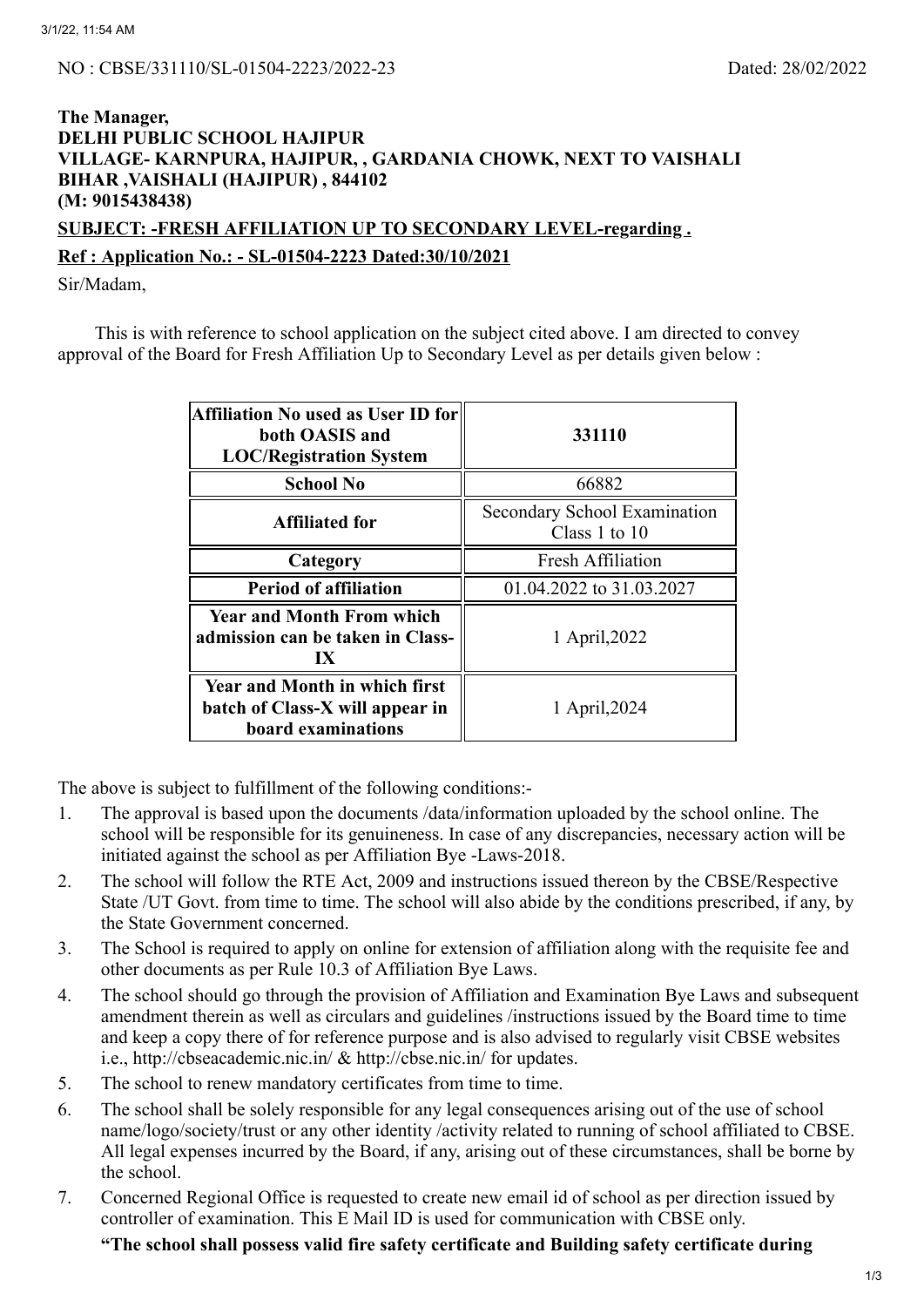#### **functioning of the school which shall be renewed from time to time as per norms".**

### **DEPUTY SECRETARY/JOINT SECRETARY (AFF.)**

| SN                                                                                                                                                                                  | <b>Location of School</b>               | Campus area | <b>Affiliation</b><br><b>Allowed</b>                                                                                                                                                                                                            | <b>Optimum No. of Sections</b> |  |
|-------------------------------------------------------------------------------------------------------------------------------------------------------------------------------------|-----------------------------------------|-------------|-------------------------------------------------------------------------------------------------------------------------------------------------------------------------------------------------------------------------------------------------|--------------------------------|--|
|                                                                                                                                                                                     |                                         |             |                                                                                                                                                                                                                                                 | (From classes I/VI to X/XII)   |  |
| A                                                                                                                                                                                   | Areas/Cities mentioned in clause<br>3.6 | $1600$ sqm  | Up to Class-X<br>only                                                                                                                                                                                                                           | 10                             |  |
| ΙB                                                                                                                                                                                  | Areas/Cities mentioned in clause<br>3.6 | $2400$ sqm  | Up to Class-XII                                                                                                                                                                                                                                 | 24                             |  |
| $\mathsf{C}$                                                                                                                                                                        | Areas/Cities mentioned in clause<br>3.6 | 3200 sqm    | Up to Class-XII                                                                                                                                                                                                                                 | 28                             |  |
| $\mathbf D$                                                                                                                                                                         | Class-X Cities (Clauses 3.5) and        | $2000$ sqm  | Up to Class-X<br>only                                                                                                                                                                                                                           | 10                             |  |
|                                                                                                                                                                                     | Areas mentioned in clause 3.7           |             |                                                                                                                                                                                                                                                 |                                |  |
| E                                                                                                                                                                                   | Class-X Cities (Clauses 3.5) and        | 3000 sqm    | Up to Class-XII                                                                                                                                                                                                                                 | 24                             |  |
|                                                                                                                                                                                     | Areas mentioned in clause 3.7           |             |                                                                                                                                                                                                                                                 |                                |  |
| $\vert \mathrm{F}$                                                                                                                                                                  | Class-X Cities (Clause 3.5) and         | $4000$ sqm  | Up to Class-XII                                                                                                                                                                                                                                 |                                |  |
|                                                                                                                                                                                     | Areas mentioned in clause 3.7 and       |             |                                                                                                                                                                                                                                                 | 28                             |  |
|                                                                                                                                                                                     | Areas/Cities mentioned in clause<br>3.4 |             |                                                                                                                                                                                                                                                 |                                |  |
| $\overline{G}$                                                                                                                                                                      | Pan India (Clause 3.3)                  | $6000$ sqm  | Up to Class-XII                                                                                                                                                                                                                                 | 38                             |  |
| $\overline{\mathrm{H}}$                                                                                                                                                             | Pan India (Clause 3.2)                  | 8000 sqm    | Up to Class-XII                                                                                                                                                                                                                                 | 48                             |  |
| I                                                                                                                                                                                   | Pan India (Clause 3.2)                  | $>8000$ sqm | <b>Up to Class-XII</b><br>The number of sections shall be restricted in<br>accordance with 'H' above with land<br>requirement unit scaled down to 2000 square<br>meters <i>i.e.</i> 12 sections for every 2000 square<br>meter additional land. |                                |  |
| The total number of sections taken together for classes XI and XII should not be more than 1/3 of<br>optimum number of section allowed on the basis of land holding for any school. |                                         |             |                                                                                                                                                                                                                                                 |                                |  |
| The number of sections and students shall be restricted as per the actual facilities in the school.                                                                                 |                                         |             |                                                                                                                                                                                                                                                 |                                |  |
| For class rooms of size less than 500 sq feet the enrolment shall be $0.08$ X size of class rooms in sq<br>feet                                                                     |                                         |             |                                                                                                                                                                                                                                                 |                                |  |

#### **ENROLMENT TABLE**

**Important Notes :** 1. The total number of section of the school shall be restricted to 18 and further increase shall be subjected to specific approval of the Board on the basis of the request of the school as per affiliation bye laws. 2. As reported by IC, the dimension of classroom (26 classrooms greater than 500 sq ft and 10 classrooms between 400 to 500 sq ft), library and all the labs filled by school in the application are incorrect but school has total 37 Room. However, the school has uploaded infrastructure details on its website under icon about us, wherein details are mentioned as - school has 08 classrooms and 10 vacant classrooms. Further, dimension of labs and library given as per Boards norms. Thus, the school is directed to maintain the same with proper equipment's and apparatus. 3. The school has uploaded copy of application for issuing of